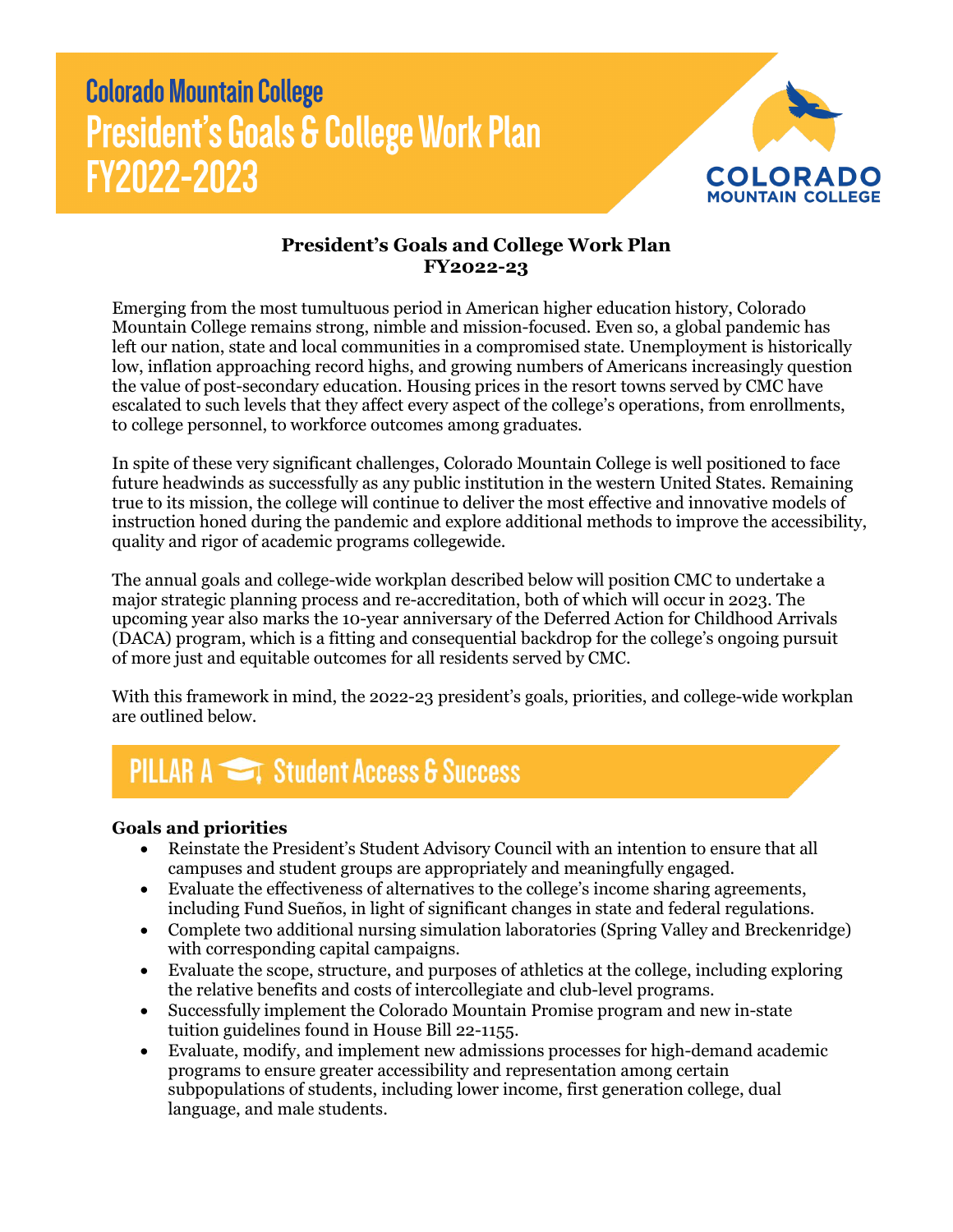#### **Continued from 2021-22**

- Restore enrollments and on-campus participation to pre-pandemic levels, including occupancy rates in residence halls and participation in concurrent enrollment programs.
- Promote, integrate, leverage and realize CMC's designation as a Hispanic Serving Institution.
- Evaluate and improve CMC's systems to support student internships, work study
- opportunities, apprenticeships, and other experiential placements.
- Establish baseline minimum student services at all campuses and identify resources and funding needed for recommendations.
- Outline strategies to balance enrollments across gender categories.
- Design and implement a first-year experience for students at all campuses.

# **PILLAR B**  $\frac{1}{2}$  Teaching & Learning

#### **Goals and priorities**

- Explore, document and recognize the history of the indigenous peoples, cultures and land that preceded CMC's existence, operations and campuses.
- Evaluate the feasibility of and make implementation recommendations for the proposals developed by the Innovation Fellows, including timelines, training needs, and cost estimates.
- Evaluate the Learning Materials Program (LMP) and recommend options to provide academic materials at affordable prices, including expanded adoption of digital and opensource materials.
- Develop additional and robust training opportunities to enhance teaching and learning across multiple modalities for full-time and part-time faculty.
- Expand the institution's capacities in instructional design.
- Revamp English as a Second Language (ESL) curriculum to promote retention, progression, and readiness for various academic programs.

#### **Continued from 2021-22**

- Finalize decisions regarding the implementation of a dental hygiene program. In preparing this decision, determine the fiscal and structural soundness of retrofitting existing academic spaces for dental instruction.
- Develop a more robust CEPA faculty orientation, on-boarding plan and regular check-in schedule in coordination with the Curriculum Committee.

## **PILLAR C 400 Community & Economic Development**

### **Goals and priorities**

- Maintain progress toward the completion of additional apartment-style housing across CMC's region, including the development of selection procedures that allow the college to leverage these facilities to improve accessibility and equitable outcomes for priority students and academic programs.
- Explore the acquisition of a portfolio of employee housing options.
- Explore and refine campus needs in Salida including the feasibility of housing.
- Complete the transfer of CMC land in Montezuma County to the Archeological Conservancy.
- Implement public and private rural health care funding initiatives to retain CMC graduates in mountain communities.
- Assist communities and institutions adjacent to CMC's district that are facing significant economic changes with opportunities to learn and benefit from the college's model, programs and services.